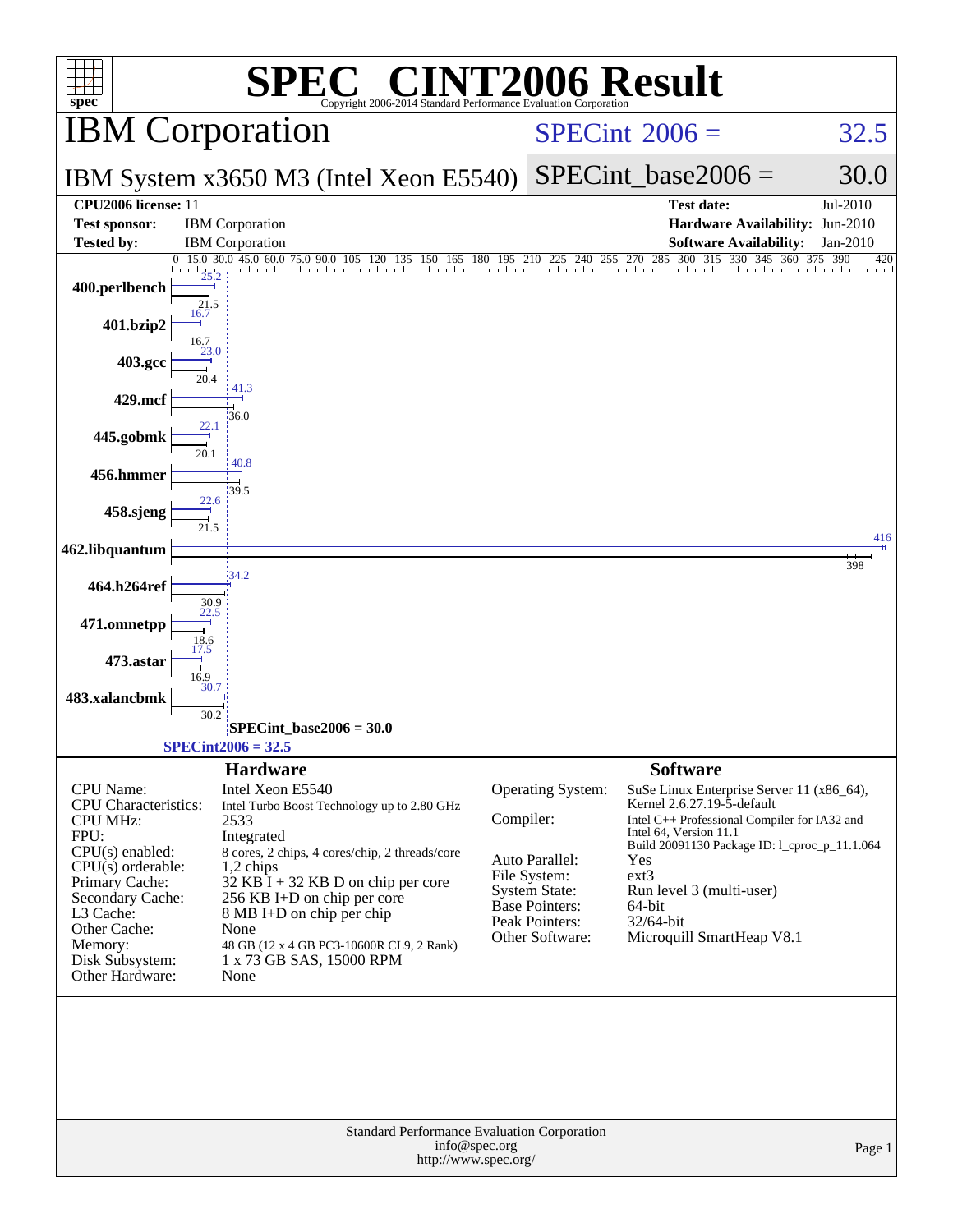

# **[SPEC CINT2006 Result](http://www.spec.org/auto/cpu2006/Docs/result-fields.html#SPECCINT2006Result)**

# IBM Corporation

### $SPECint2006 = 32.5$  $SPECint2006 = 32.5$

IBM System x3650 M3 (Intel Xeon E5540)

 $SPECTnt\_base2006 = 30.0$ 

### **[CPU2006 license:](http://www.spec.org/auto/cpu2006/Docs/result-fields.html#CPU2006license)** 11 **[Test date:](http://www.spec.org/auto/cpu2006/Docs/result-fields.html#Testdate)** Jul-2010

**[Test sponsor:](http://www.spec.org/auto/cpu2006/Docs/result-fields.html#Testsponsor)** IBM Corporation **[Hardware Availability:](http://www.spec.org/auto/cpu2006/Docs/result-fields.html#HardwareAvailability)** Jun-2010 **[Tested by:](http://www.spec.org/auto/cpu2006/Docs/result-fields.html#Testedby)** IBM Corporation **[Software Availability:](http://www.spec.org/auto/cpu2006/Docs/result-fields.html#SoftwareAvailability)** Jan-2010

### **[Results Table](http://www.spec.org/auto/cpu2006/Docs/result-fields.html#ResultsTable)**

|                                                                                                          |                |             | <b>Base</b>    |       |                |       |                |              | <b>Peak</b>    |              |                |              |
|----------------------------------------------------------------------------------------------------------|----------------|-------------|----------------|-------|----------------|-------|----------------|--------------|----------------|--------------|----------------|--------------|
| <b>Benchmark</b>                                                                                         | <b>Seconds</b> | Ratio       | <b>Seconds</b> | Ratio | <b>Seconds</b> | Ratio | <b>Seconds</b> | <b>Ratio</b> | <b>Seconds</b> | <b>Ratio</b> | <b>Seconds</b> | <b>Ratio</b> |
| 400.perlbench                                                                                            | 454            | 21.5        | 454            | 21.5  | 454            | 21.5  | 388            | 25.2         | 387            | 25.2         | 389            | 25.1         |
| 401.bzip2                                                                                                | 579            | 16.7        | 582            | 16.6  | 579            | 16.7  | 580            | 16.6         | 578            | <b>16.7</b>  | 577            | 16.7         |
| $403.\mathrm{gcc}$                                                                                       | 395            | 20.4        | 396            | 20.3  | 393            | 20.5  | 352            | 22.8         | 351            | 23.0         | 348            | 23.1         |
| $429$ mcf                                                                                                | 253            | 36.1        | 253            | 36.0  | 254            | 35.9  | 224            | 40.7         | 221            | 41.3         | 220            | 41.4         |
| $445$ .gobmk                                                                                             | 521            | 20.1        | 522            | 20.1  | 519            | 20.2  | 474            | 22.1         | 475            | 22.1         | 474            | 22.1         |
| $456.$ hmmer                                                                                             | 236            | <u>39.5</u> | 236            | 39.6  | 237            | 39.4  | 229            | 40.8         | 229            | 40.8         | 229            | 40.8         |
| $458$ .sjeng                                                                                             | 557            | 21.7        | 562            | 21.5  | 568            | 21.3  | 536            | 22.6         | 535            | 22.6         | 535            | 22.6         |
| 462.libquantum                                                                                           | 52.6           | 394         | 52.0           | 398   | 50.8           | 408   | 49.8           | 416          | 49.8           | 416          | 50.0           | 414          |
| 464.h264ref                                                                                              | 717            | 30.9        | 719            | 30.8  | 717            | 30.9  | 647            | 34.2         | 647            | 34.2         | 647            | 34.2         |
| 471.omnetpp                                                                                              | 336            | 18.6        | 335            | 18.6  | 335            | 18.6  | 278            | 22.5         | 277            | 22.6         | 277            | 22.5         |
| $473$ . astar                                                                                            | 415            | 16.9        | 416            | 16.9  | 418            | 16.8  | 401            | 17.5         | 401            | 17.5         | 400            | 17.5         |
| 483.xalancbmk                                                                                            | 229            | 30.1        | 227            | 30.4  | 228            | 30.2  | 225            | 30.7         | 226            | 30.6         | 225            | 30.7         |
| Results appear in the order in which they were run. Bold underlined text indicates a median measurement. |                |             |                |       |                |       |                |              |                |              |                |              |

### **[Platform Notes](http://www.spec.org/auto/cpu2006/Docs/result-fields.html#PlatformNotes)**

 Turbo Mode Enable Turbo Boost set to Traditional CPU C State Enable

### **[General Notes](http://www.spec.org/auto/cpu2006/Docs/result-fields.html#GeneralNotes)**

 Binaries were compiled on SLES 10 with Binutils 2.18.50.0.7.20080502 'ulimit -s unlimited' was used to set the stack size to unlimited prior to run OMP\_NUM\_THREADS set to number of cores KMP\_AFFINITY set to granularity=fine,scatter

### **[Base Compiler Invocation](http://www.spec.org/auto/cpu2006/Docs/result-fields.html#BaseCompilerInvocation)**

[C benchmarks](http://www.spec.org/auto/cpu2006/Docs/result-fields.html#Cbenchmarks): [icc -m64](http://www.spec.org/cpu2006/results/res2010q3/cpu2006-20100802-12754.flags.html#user_CCbase_intel_icc_64bit_f346026e86af2a669e726fe758c88044)

[C++ benchmarks:](http://www.spec.org/auto/cpu2006/Docs/result-fields.html#CXXbenchmarks) [icpc -m64](http://www.spec.org/cpu2006/results/res2010q3/cpu2006-20100802-12754.flags.html#user_CXXbase_intel_icpc_64bit_fc66a5337ce925472a5c54ad6a0de310)

### **[Base Portability Flags](http://www.spec.org/auto/cpu2006/Docs/result-fields.html#BasePortabilityFlags)**

400.perlbench: [-DSPEC\\_CPU\\_LP64](http://www.spec.org/cpu2006/results/res2010q3/cpu2006-20100802-12754.flags.html#b400.perlbench_basePORTABILITY_DSPEC_CPU_LP64) [-DSPEC\\_CPU\\_LINUX\\_X64](http://www.spec.org/cpu2006/results/res2010q3/cpu2006-20100802-12754.flags.html#b400.perlbench_baseCPORTABILITY_DSPEC_CPU_LINUX_X64)

Continued on next page

Standard Performance Evaluation Corporation [info@spec.org](mailto:info@spec.org) <http://www.spec.org/>

Page 2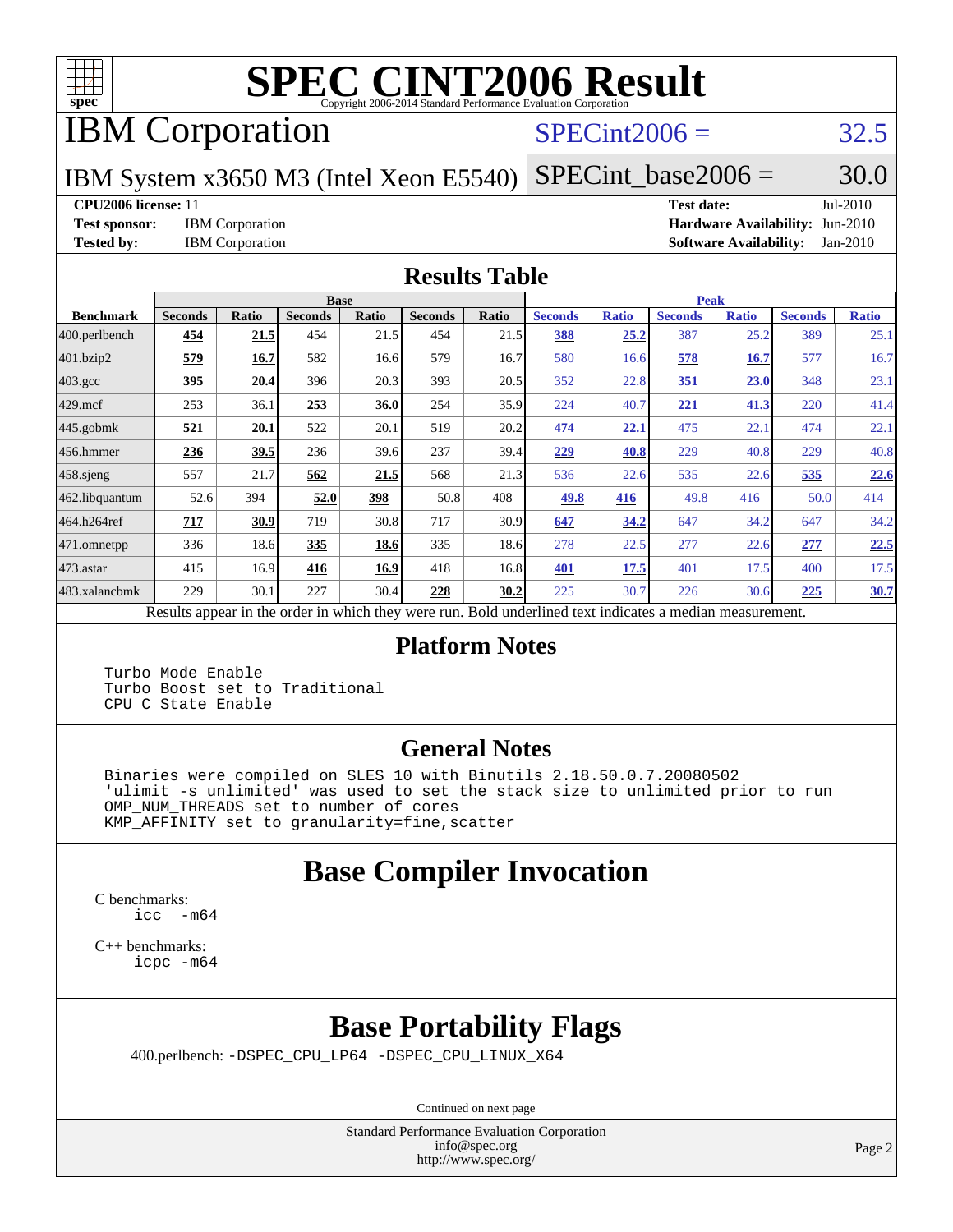

# **[SPEC CINT2006 Result](http://www.spec.org/auto/cpu2006/Docs/result-fields.html#SPECCINT2006Result)**

IBM Corporation

 $SPECint2006 = 32.5$  $SPECint2006 = 32.5$ 

IBM System x3650 M3 (Intel Xeon E5540)  $SPECTnt\_base2006 = 30.0$ 

**[CPU2006 license:](http://www.spec.org/auto/cpu2006/Docs/result-fields.html#CPU2006license)** 11 **[Test date:](http://www.spec.org/auto/cpu2006/Docs/result-fields.html#Testdate)** Jul-2010 **[Test sponsor:](http://www.spec.org/auto/cpu2006/Docs/result-fields.html#Testsponsor)** IBM Corporation **[Hardware Availability:](http://www.spec.org/auto/cpu2006/Docs/result-fields.html#HardwareAvailability)** Jun-2010 **[Tested by:](http://www.spec.org/auto/cpu2006/Docs/result-fields.html#Testedby)** IBM Corporation **[Software Availability:](http://www.spec.org/auto/cpu2006/Docs/result-fields.html#SoftwareAvailability)** Jan-2010

## **[Base Portability Flags \(Continued\)](http://www.spec.org/auto/cpu2006/Docs/result-fields.html#BasePortabilityFlags)**

 401.bzip2: [-DSPEC\\_CPU\\_LP64](http://www.spec.org/cpu2006/results/res2010q3/cpu2006-20100802-12754.flags.html#suite_basePORTABILITY401_bzip2_DSPEC_CPU_LP64) 403.gcc: [-DSPEC\\_CPU\\_LP64](http://www.spec.org/cpu2006/results/res2010q3/cpu2006-20100802-12754.flags.html#suite_basePORTABILITY403_gcc_DSPEC_CPU_LP64) 429.mcf: [-DSPEC\\_CPU\\_LP64](http://www.spec.org/cpu2006/results/res2010q3/cpu2006-20100802-12754.flags.html#suite_basePORTABILITY429_mcf_DSPEC_CPU_LP64) 445.gobmk: [-DSPEC\\_CPU\\_LP64](http://www.spec.org/cpu2006/results/res2010q3/cpu2006-20100802-12754.flags.html#suite_basePORTABILITY445_gobmk_DSPEC_CPU_LP64) 456.hmmer: [-DSPEC\\_CPU\\_LP64](http://www.spec.org/cpu2006/results/res2010q3/cpu2006-20100802-12754.flags.html#suite_basePORTABILITY456_hmmer_DSPEC_CPU_LP64) 458.sjeng: [-DSPEC\\_CPU\\_LP64](http://www.spec.org/cpu2006/results/res2010q3/cpu2006-20100802-12754.flags.html#suite_basePORTABILITY458_sjeng_DSPEC_CPU_LP64) 462.libquantum: [-DSPEC\\_CPU\\_LP64](http://www.spec.org/cpu2006/results/res2010q3/cpu2006-20100802-12754.flags.html#suite_basePORTABILITY462_libquantum_DSPEC_CPU_LP64) [-DSPEC\\_CPU\\_LINUX](http://www.spec.org/cpu2006/results/res2010q3/cpu2006-20100802-12754.flags.html#b462.libquantum_baseCPORTABILITY_DSPEC_CPU_LINUX) 464.h264ref: [-DSPEC\\_CPU\\_LP64](http://www.spec.org/cpu2006/results/res2010q3/cpu2006-20100802-12754.flags.html#suite_basePORTABILITY464_h264ref_DSPEC_CPU_LP64) 471.omnetpp: [-DSPEC\\_CPU\\_LP64](http://www.spec.org/cpu2006/results/res2010q3/cpu2006-20100802-12754.flags.html#suite_basePORTABILITY471_omnetpp_DSPEC_CPU_LP64) 473.astar: [-DSPEC\\_CPU\\_LP64](http://www.spec.org/cpu2006/results/res2010q3/cpu2006-20100802-12754.flags.html#suite_basePORTABILITY473_astar_DSPEC_CPU_LP64) 483.xalancbmk: [-DSPEC\\_CPU\\_LP64](http://www.spec.org/cpu2006/results/res2010q3/cpu2006-20100802-12754.flags.html#suite_basePORTABILITY483_xalancbmk_DSPEC_CPU_LP64) [-DSPEC\\_CPU\\_LINUX](http://www.spec.org/cpu2006/results/res2010q3/cpu2006-20100802-12754.flags.html#b483.xalancbmk_baseCXXPORTABILITY_DSPEC_CPU_LINUX)

### **[Base Optimization Flags](http://www.spec.org/auto/cpu2006/Docs/result-fields.html#BaseOptimizationFlags)**

[C benchmarks](http://www.spec.org/auto/cpu2006/Docs/result-fields.html#Cbenchmarks):

[-xSSE4.2](http://www.spec.org/cpu2006/results/res2010q3/cpu2006-20100802-12754.flags.html#user_CCbase_f-xSSE42_f91528193cf0b216347adb8b939d4107) [-ipo](http://www.spec.org/cpu2006/results/res2010q3/cpu2006-20100802-12754.flags.html#user_CCbase_f-ipo) [-O3](http://www.spec.org/cpu2006/results/res2010q3/cpu2006-20100802-12754.flags.html#user_CCbase_f-O3) [-no-prec-div](http://www.spec.org/cpu2006/results/res2010q3/cpu2006-20100802-12754.flags.html#user_CCbase_f-no-prec-div) [-static](http://www.spec.org/cpu2006/results/res2010q3/cpu2006-20100802-12754.flags.html#user_CCbase_f-static) [-parallel](http://www.spec.org/cpu2006/results/res2010q3/cpu2006-20100802-12754.flags.html#user_CCbase_f-parallel) [-opt-prefetch](http://www.spec.org/cpu2006/results/res2010q3/cpu2006-20100802-12754.flags.html#user_CCbase_f-opt-prefetch)

[C++ benchmarks:](http://www.spec.org/auto/cpu2006/Docs/result-fields.html#CXXbenchmarks)

[-xSSE4.2](http://www.spec.org/cpu2006/results/res2010q3/cpu2006-20100802-12754.flags.html#user_CXXbase_f-xSSE42_f91528193cf0b216347adb8b939d4107) [-ipo](http://www.spec.org/cpu2006/results/res2010q3/cpu2006-20100802-12754.flags.html#user_CXXbase_f-ipo) [-O3](http://www.spec.org/cpu2006/results/res2010q3/cpu2006-20100802-12754.flags.html#user_CXXbase_f-O3) [-no-prec-div](http://www.spec.org/cpu2006/results/res2010q3/cpu2006-20100802-12754.flags.html#user_CXXbase_f-no-prec-div) [-opt-prefetch](http://www.spec.org/cpu2006/results/res2010q3/cpu2006-20100802-12754.flags.html#user_CXXbase_f-opt-prefetch) [-Wl,-z,muldefs](http://www.spec.org/cpu2006/results/res2010q3/cpu2006-20100802-12754.flags.html#user_CXXbase_link_force_multiple1_74079c344b956b9658436fd1b6dd3a8a) [-L/home/cmplr/usr3/alrahate/cpu2006.1.1.ic11.1/libic11.1-64bit -lsmartheap64](http://www.spec.org/cpu2006/results/res2010q3/cpu2006-20100802-12754.flags.html#user_CXXbase_SmartHeap64_e2306cda84805d1ab360117a79ff779c)

### **[Base Other Flags](http://www.spec.org/auto/cpu2006/Docs/result-fields.html#BaseOtherFlags)**

[C benchmarks](http://www.spec.org/auto/cpu2006/Docs/result-fields.html#Cbenchmarks):

403.gcc: [-Dalloca=\\_alloca](http://www.spec.org/cpu2006/results/res2010q3/cpu2006-20100802-12754.flags.html#b403.gcc_baseEXTRA_CFLAGS_Dalloca_be3056838c12de2578596ca5467af7f3)

### **[Peak Compiler Invocation](http://www.spec.org/auto/cpu2006/Docs/result-fields.html#PeakCompilerInvocation)**

[C benchmarks \(except as noted below\)](http://www.spec.org/auto/cpu2006/Docs/result-fields.html#Cbenchmarksexceptasnotedbelow): [icc -m64](http://www.spec.org/cpu2006/results/res2010q3/cpu2006-20100802-12754.flags.html#user_CCpeak_intel_icc_64bit_f346026e86af2a669e726fe758c88044)

400.perlbench: [icc -m32](http://www.spec.org/cpu2006/results/res2010q3/cpu2006-20100802-12754.flags.html#user_peakCCLD400_perlbench_intel_icc_32bit_a6a621f8d50482236b970c6ac5f55f93)

429.mcf: [icc -m32](http://www.spec.org/cpu2006/results/res2010q3/cpu2006-20100802-12754.flags.html#user_peakCCLD429_mcf_intel_icc_32bit_a6a621f8d50482236b970c6ac5f55f93)

445.gobmk: [icc -m32](http://www.spec.org/cpu2006/results/res2010q3/cpu2006-20100802-12754.flags.html#user_peakCCLD445_gobmk_intel_icc_32bit_a6a621f8d50482236b970c6ac5f55f93)

464.h264ref: [icc -m32](http://www.spec.org/cpu2006/results/res2010q3/cpu2006-20100802-12754.flags.html#user_peakCCLD464_h264ref_intel_icc_32bit_a6a621f8d50482236b970c6ac5f55f93)

[C++ benchmarks \(except as noted below\):](http://www.spec.org/auto/cpu2006/Docs/result-fields.html#CXXbenchmarksexceptasnotedbelow) [icpc -m32](http://www.spec.org/cpu2006/results/res2010q3/cpu2006-20100802-12754.flags.html#user_CXXpeak_intel_icpc_32bit_4e5a5ef1a53fd332b3c49e69c3330699)

Continued on next page

Standard Performance Evaluation Corporation [info@spec.org](mailto:info@spec.org) <http://www.spec.org/>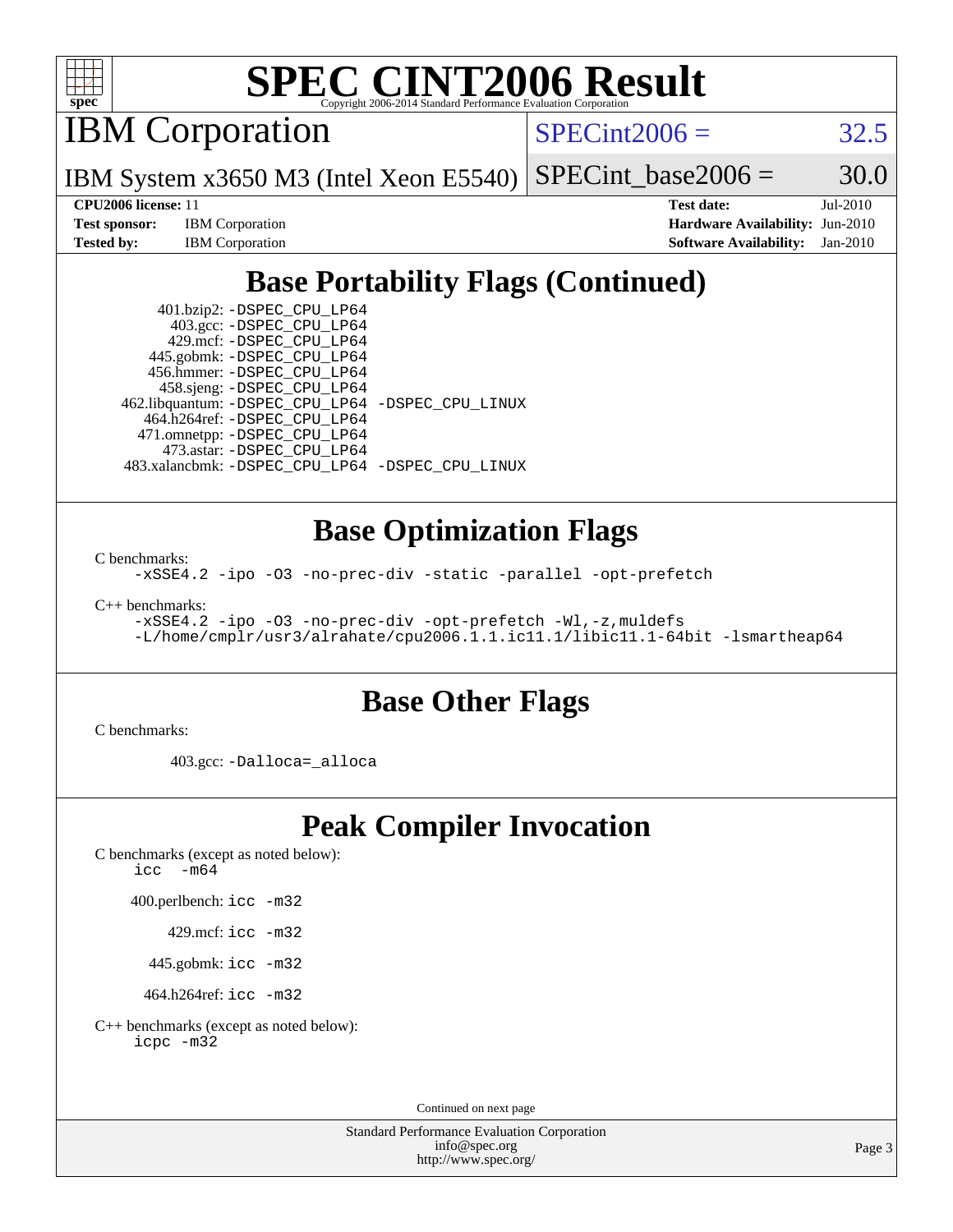

# **[SPEC CINT2006 Result](http://www.spec.org/auto/cpu2006/Docs/result-fields.html#SPECCINT2006Result)**

IBM Corporation

 $SPECint2006 = 32.5$  $SPECint2006 = 32.5$ 

IBM System x3650 M3 (Intel Xeon E5540)  $SPECTnt\_base2006 = 30.0$ 

**[CPU2006 license:](http://www.spec.org/auto/cpu2006/Docs/result-fields.html#CPU2006license)** 11 **[Test date:](http://www.spec.org/auto/cpu2006/Docs/result-fields.html#Testdate)** Jul-2010 **[Test sponsor:](http://www.spec.org/auto/cpu2006/Docs/result-fields.html#Testsponsor)** IBM Corporation **[Hardware Availability:](http://www.spec.org/auto/cpu2006/Docs/result-fields.html#HardwareAvailability)** Jun-2010 **[Tested by:](http://www.spec.org/auto/cpu2006/Docs/result-fields.html#Testedby)** IBM Corporation **[Software Availability:](http://www.spec.org/auto/cpu2006/Docs/result-fields.html#SoftwareAvailability)** Jan-2010

## **[Peak Compiler Invocation \(Continued\)](http://www.spec.org/auto/cpu2006/Docs/result-fields.html#PeakCompilerInvocation)**

473.astar: [icpc -m64](http://www.spec.org/cpu2006/results/res2010q3/cpu2006-20100802-12754.flags.html#user_peakCXXLD473_astar_intel_icpc_64bit_fc66a5337ce925472a5c54ad6a0de310)

### **[Peak Portability Flags](http://www.spec.org/auto/cpu2006/Docs/result-fields.html#PeakPortabilityFlags)**

 400.perlbench: [-DSPEC\\_CPU\\_LINUX\\_IA32](http://www.spec.org/cpu2006/results/res2010q3/cpu2006-20100802-12754.flags.html#b400.perlbench_peakCPORTABILITY_DSPEC_CPU_LINUX_IA32) 401.bzip2: [-DSPEC\\_CPU\\_LP64](http://www.spec.org/cpu2006/results/res2010q3/cpu2006-20100802-12754.flags.html#suite_peakPORTABILITY401_bzip2_DSPEC_CPU_LP64)

 403.gcc: [-DSPEC\\_CPU\\_LP64](http://www.spec.org/cpu2006/results/res2010q3/cpu2006-20100802-12754.flags.html#suite_peakPORTABILITY403_gcc_DSPEC_CPU_LP64) 456.hmmer: [-DSPEC\\_CPU\\_LP64](http://www.spec.org/cpu2006/results/res2010q3/cpu2006-20100802-12754.flags.html#suite_peakPORTABILITY456_hmmer_DSPEC_CPU_LP64) 458.sjeng: [-DSPEC\\_CPU\\_LP64](http://www.spec.org/cpu2006/results/res2010q3/cpu2006-20100802-12754.flags.html#suite_peakPORTABILITY458_sjeng_DSPEC_CPU_LP64) 462.libquantum: [-DSPEC\\_CPU\\_LP64](http://www.spec.org/cpu2006/results/res2010q3/cpu2006-20100802-12754.flags.html#suite_peakPORTABILITY462_libquantum_DSPEC_CPU_LP64) [-DSPEC\\_CPU\\_LINUX](http://www.spec.org/cpu2006/results/res2010q3/cpu2006-20100802-12754.flags.html#b462.libquantum_peakCPORTABILITY_DSPEC_CPU_LINUX) 473.astar: [-DSPEC\\_CPU\\_LP64](http://www.spec.org/cpu2006/results/res2010q3/cpu2006-20100802-12754.flags.html#suite_peakPORTABILITY473_astar_DSPEC_CPU_LP64) 483.xalancbmk: [-DSPEC\\_CPU\\_LINUX](http://www.spec.org/cpu2006/results/res2010q3/cpu2006-20100802-12754.flags.html#b483.xalancbmk_peakCXXPORTABILITY_DSPEC_CPU_LINUX)

## **[Peak Optimization Flags](http://www.spec.org/auto/cpu2006/Docs/result-fields.html#PeakOptimizationFlags)**

[C benchmarks](http://www.spec.org/auto/cpu2006/Docs/result-fields.html#Cbenchmarks):

 400.perlbench: [-xSSE4.2](http://www.spec.org/cpu2006/results/res2010q3/cpu2006-20100802-12754.flags.html#user_peakPASS2_CFLAGSPASS2_LDCFLAGS400_perlbench_f-xSSE42_f91528193cf0b216347adb8b939d4107)(pass 2) [-prof-gen](http://www.spec.org/cpu2006/results/res2010q3/cpu2006-20100802-12754.flags.html#user_peakPASS1_CFLAGSPASS1_LDCFLAGS400_perlbench_prof_gen_e43856698f6ca7b7e442dfd80e94a8fc)(pass 1) [-ipo](http://www.spec.org/cpu2006/results/res2010q3/cpu2006-20100802-12754.flags.html#user_peakPASS2_CFLAGSPASS2_LDCFLAGS400_perlbench_f-ipo)(pass 2) [-O3](http://www.spec.org/cpu2006/results/res2010q3/cpu2006-20100802-12754.flags.html#user_peakPASS2_CFLAGSPASS2_LDCFLAGS400_perlbench_f-O3)(pass 2) [-no-prec-div](http://www.spec.org/cpu2006/results/res2010q3/cpu2006-20100802-12754.flags.html#user_peakPASS2_CFLAGSPASS2_LDCFLAGS400_perlbench_f-no-prec-div)(pass 2) [-static](http://www.spec.org/cpu2006/results/res2010q3/cpu2006-20100802-12754.flags.html#user_peakPASS2_CFLAGSPASS2_LDCFLAGS400_perlbench_f-static)(pass 2) [-prof-use](http://www.spec.org/cpu2006/results/res2010q3/cpu2006-20100802-12754.flags.html#user_peakPASS2_CFLAGSPASS2_LDCFLAGS400_perlbench_prof_use_bccf7792157ff70d64e32fe3e1250b55)(pass 2) [-ansi-alias](http://www.spec.org/cpu2006/results/res2010q3/cpu2006-20100802-12754.flags.html#user_peakCOPTIMIZE400_perlbench_f-ansi-alias) [-opt-prefetch](http://www.spec.org/cpu2006/results/res2010q3/cpu2006-20100802-12754.flags.html#user_peakCOPTIMIZE400_perlbench_f-opt-prefetch) 401.bzip2: [-xSSE4.2](http://www.spec.org/cpu2006/results/res2010q3/cpu2006-20100802-12754.flags.html#user_peakPASS2_CFLAGSPASS2_LDCFLAGS401_bzip2_f-xSSE42_f91528193cf0b216347adb8b939d4107)(pass 2) [-prof-gen](http://www.spec.org/cpu2006/results/res2010q3/cpu2006-20100802-12754.flags.html#user_peakPASS1_CFLAGSPASS1_LDCFLAGS401_bzip2_prof_gen_e43856698f6ca7b7e442dfd80e94a8fc)(pass 1) [-ipo](http://www.spec.org/cpu2006/results/res2010q3/cpu2006-20100802-12754.flags.html#user_peakPASS2_CFLAGSPASS2_LDCFLAGS401_bzip2_f-ipo)(pass 2) [-O3](http://www.spec.org/cpu2006/results/res2010q3/cpu2006-20100802-12754.flags.html#user_peakPASS2_CFLAGSPASS2_LDCFLAGS401_bzip2_f-O3)(pass 2) [-no-prec-div](http://www.spec.org/cpu2006/results/res2010q3/cpu2006-20100802-12754.flags.html#user_peakCOPTIMIZEPASS2_CFLAGSPASS2_LDCFLAGS401_bzip2_f-no-prec-div) [-static](http://www.spec.org/cpu2006/results/res2010q3/cpu2006-20100802-12754.flags.html#user_peakPASS2_CFLAGSPASS2_LDCFLAGS401_bzip2_f-static)(pass 2) [-prof-use](http://www.spec.org/cpu2006/results/res2010q3/cpu2006-20100802-12754.flags.html#user_peakPASS2_CFLAGSPASS2_LDCFLAGS401_bzip2_prof_use_bccf7792157ff70d64e32fe3e1250b55)(pass 2) [-auto-ilp32](http://www.spec.org/cpu2006/results/res2010q3/cpu2006-20100802-12754.flags.html#user_peakCOPTIMIZE401_bzip2_f-auto-ilp32) [-opt-prefetch](http://www.spec.org/cpu2006/results/res2010q3/cpu2006-20100802-12754.flags.html#user_peakCOPTIMIZE401_bzip2_f-opt-prefetch) [-ansi-alias](http://www.spec.org/cpu2006/results/res2010q3/cpu2006-20100802-12754.flags.html#user_peakCOPTIMIZE401_bzip2_f-ansi-alias) 403.gcc: [-xSSE4.2](http://www.spec.org/cpu2006/results/res2010q3/cpu2006-20100802-12754.flags.html#user_peakCOPTIMIZE403_gcc_f-xSSE42_f91528193cf0b216347adb8b939d4107) [-ipo](http://www.spec.org/cpu2006/results/res2010q3/cpu2006-20100802-12754.flags.html#user_peakCOPTIMIZE403_gcc_f-ipo) [-O3](http://www.spec.org/cpu2006/results/res2010q3/cpu2006-20100802-12754.flags.html#user_peakCOPTIMIZE403_gcc_f-O3) [-no-prec-div](http://www.spec.org/cpu2006/results/res2010q3/cpu2006-20100802-12754.flags.html#user_peakCOPTIMIZE403_gcc_f-no-prec-div) [-static](http://www.spec.org/cpu2006/results/res2010q3/cpu2006-20100802-12754.flags.html#user_peakCOPTIMIZE403_gcc_f-static) [-inline-calloc](http://www.spec.org/cpu2006/results/res2010q3/cpu2006-20100802-12754.flags.html#user_peakCOPTIMIZE403_gcc_f-inline-calloc) [-opt-malloc-options=3](http://www.spec.org/cpu2006/results/res2010q3/cpu2006-20100802-12754.flags.html#user_peakCOPTIMIZE403_gcc_f-opt-malloc-options_13ab9b803cf986b4ee62f0a5998c2238) [-auto-ilp32](http://www.spec.org/cpu2006/results/res2010q3/cpu2006-20100802-12754.flags.html#user_peakCOPTIMIZE403_gcc_f-auto-ilp32) 429.mcf: [-xSSE4.2](http://www.spec.org/cpu2006/results/res2010q3/cpu2006-20100802-12754.flags.html#user_peakCOPTIMIZE429_mcf_f-xSSE42_f91528193cf0b216347adb8b939d4107) [-ipo](http://www.spec.org/cpu2006/results/res2010q3/cpu2006-20100802-12754.flags.html#user_peakCOPTIMIZE429_mcf_f-ipo) [-O3](http://www.spec.org/cpu2006/results/res2010q3/cpu2006-20100802-12754.flags.html#user_peakCOPTIMIZE429_mcf_f-O3) [-no-prec-div](http://www.spec.org/cpu2006/results/res2010q3/cpu2006-20100802-12754.flags.html#user_peakCOPTIMIZE429_mcf_f-no-prec-div) [-static](http://www.spec.org/cpu2006/results/res2010q3/cpu2006-20100802-12754.flags.html#user_peakCOPTIMIZE429_mcf_f-static) [-opt-prefetch](http://www.spec.org/cpu2006/results/res2010q3/cpu2006-20100802-12754.flags.html#user_peakCOPTIMIZE429_mcf_f-opt-prefetch) 445.gobmk: [-xSSE4.2](http://www.spec.org/cpu2006/results/res2010q3/cpu2006-20100802-12754.flags.html#user_peakPASS2_CFLAGSPASS2_LDCFLAGS445_gobmk_f-xSSE42_f91528193cf0b216347adb8b939d4107)(pass 2) [-prof-gen](http://www.spec.org/cpu2006/results/res2010q3/cpu2006-20100802-12754.flags.html#user_peakPASS1_CFLAGSPASS1_LDCFLAGS445_gobmk_prof_gen_e43856698f6ca7b7e442dfd80e94a8fc)(pass 1) [-prof-use](http://www.spec.org/cpu2006/results/res2010q3/cpu2006-20100802-12754.flags.html#user_peakPASS2_CFLAGSPASS2_LDCFLAGS445_gobmk_prof_use_bccf7792157ff70d64e32fe3e1250b55)(pass 2) [-O2](http://www.spec.org/cpu2006/results/res2010q3/cpu2006-20100802-12754.flags.html#user_peakCOPTIMIZE445_gobmk_f-O2) [-ipo](http://www.spec.org/cpu2006/results/res2010q3/cpu2006-20100802-12754.flags.html#user_peakCOPTIMIZE445_gobmk_f-ipo) [-no-prec-div](http://www.spec.org/cpu2006/results/res2010q3/cpu2006-20100802-12754.flags.html#user_peakCOPTIMIZE445_gobmk_f-no-prec-div) [-ansi-alias](http://www.spec.org/cpu2006/results/res2010q3/cpu2006-20100802-12754.flags.html#user_peakCOPTIMIZE445_gobmk_f-ansi-alias) 456.hmmer: [-xSSE4.2](http://www.spec.org/cpu2006/results/res2010q3/cpu2006-20100802-12754.flags.html#user_peakCOPTIMIZE456_hmmer_f-xSSE42_f91528193cf0b216347adb8b939d4107) [-ipo](http://www.spec.org/cpu2006/results/res2010q3/cpu2006-20100802-12754.flags.html#user_peakCOPTIMIZE456_hmmer_f-ipo) [-O3](http://www.spec.org/cpu2006/results/res2010q3/cpu2006-20100802-12754.flags.html#user_peakCOPTIMIZE456_hmmer_f-O3) [-no-prec-div](http://www.spec.org/cpu2006/results/res2010q3/cpu2006-20100802-12754.flags.html#user_peakCOPTIMIZE456_hmmer_f-no-prec-div) [-static](http://www.spec.org/cpu2006/results/res2010q3/cpu2006-20100802-12754.flags.html#user_peakCOPTIMIZE456_hmmer_f-static) [-unroll2](http://www.spec.org/cpu2006/results/res2010q3/cpu2006-20100802-12754.flags.html#user_peakCOPTIMIZE456_hmmer_f-unroll_784dae83bebfb236979b41d2422d7ec2) [-ansi-alias](http://www.spec.org/cpu2006/results/res2010q3/cpu2006-20100802-12754.flags.html#user_peakCOPTIMIZE456_hmmer_f-ansi-alias) [-auto-ilp32](http://www.spec.org/cpu2006/results/res2010q3/cpu2006-20100802-12754.flags.html#user_peakCOPTIMIZE456_hmmer_f-auto-ilp32) 458.sjeng: [-xSSE4.2](http://www.spec.org/cpu2006/results/res2010q3/cpu2006-20100802-12754.flags.html#user_peakPASS2_CFLAGSPASS2_LDCFLAGS458_sjeng_f-xSSE42_f91528193cf0b216347adb8b939d4107)(pass 2) [-prof-gen](http://www.spec.org/cpu2006/results/res2010q3/cpu2006-20100802-12754.flags.html#user_peakPASS1_CFLAGSPASS1_LDCFLAGS458_sjeng_prof_gen_e43856698f6ca7b7e442dfd80e94a8fc)(pass 1) [-ipo](http://www.spec.org/cpu2006/results/res2010q3/cpu2006-20100802-12754.flags.html#user_peakPASS2_CFLAGSPASS2_LDCFLAGS458_sjeng_f-ipo)(pass 2) [-O3](http://www.spec.org/cpu2006/results/res2010q3/cpu2006-20100802-12754.flags.html#user_peakPASS2_CFLAGSPASS2_LDCFLAGS458_sjeng_f-O3)(pass 2) [-no-prec-div](http://www.spec.org/cpu2006/results/res2010q3/cpu2006-20100802-12754.flags.html#user_peakPASS2_CFLAGSPASS2_LDCFLAGS458_sjeng_f-no-prec-div)(pass 2) [-static](http://www.spec.org/cpu2006/results/res2010q3/cpu2006-20100802-12754.flags.html#user_peakPASS2_CFLAGSPASS2_LDCFLAGS458_sjeng_f-static)(pass 2) [-prof-use](http://www.spec.org/cpu2006/results/res2010q3/cpu2006-20100802-12754.flags.html#user_peakPASS2_CFLAGSPASS2_LDCFLAGS458_sjeng_prof_use_bccf7792157ff70d64e32fe3e1250b55)(pass 2) [-unroll4](http://www.spec.org/cpu2006/results/res2010q3/cpu2006-20100802-12754.flags.html#user_peakCOPTIMIZE458_sjeng_f-unroll_4e5e4ed65b7fd20bdcd365bec371b81f) 462.libquantum: [-xSSE4.2](http://www.spec.org/cpu2006/results/res2010q3/cpu2006-20100802-12754.flags.html#user_peakCOPTIMIZE462_libquantum_f-xSSE42_f91528193cf0b216347adb8b939d4107) [-ipo](http://www.spec.org/cpu2006/results/res2010q3/cpu2006-20100802-12754.flags.html#user_peakCOPTIMIZE462_libquantum_f-ipo) [-O3](http://www.spec.org/cpu2006/results/res2010q3/cpu2006-20100802-12754.flags.html#user_peakCOPTIMIZE462_libquantum_f-O3) [-no-prec-div](http://www.spec.org/cpu2006/results/res2010q3/cpu2006-20100802-12754.flags.html#user_peakCOPTIMIZE462_libquantum_f-no-prec-div) [-static](http://www.spec.org/cpu2006/results/res2010q3/cpu2006-20100802-12754.flags.html#user_peakCOPTIMIZE462_libquantum_f-static) [-parallel](http://www.spec.org/cpu2006/results/res2010q3/cpu2006-20100802-12754.flags.html#user_peakCOPTIMIZE462_libquantum_f-parallel) [-opt-prefetch](http://www.spec.org/cpu2006/results/res2010q3/cpu2006-20100802-12754.flags.html#user_peakCOPTIMIZE462_libquantum_f-opt-prefetch) [-par-schedule-static=32768](http://www.spec.org/cpu2006/results/res2010q3/cpu2006-20100802-12754.flags.html#user_peakCOPTIMIZE462_libquantum_f-par-schedule_9386bcd99ba64e99ee01d1aafefddd14) [-ansi-alias](http://www.spec.org/cpu2006/results/res2010q3/cpu2006-20100802-12754.flags.html#user_peakCOPTIMIZE462_libquantum_f-ansi-alias) 464.h264ref: [-xSSE4.2](http://www.spec.org/cpu2006/results/res2010q3/cpu2006-20100802-12754.flags.html#user_peakPASS2_CFLAGSPASS2_LDCFLAGS464_h264ref_f-xSSE42_f91528193cf0b216347adb8b939d4107)(pass 2) [-prof-gen](http://www.spec.org/cpu2006/results/res2010q3/cpu2006-20100802-12754.flags.html#user_peakPASS1_CFLAGSPASS1_LDCFLAGS464_h264ref_prof_gen_e43856698f6ca7b7e442dfd80e94a8fc)(pass 1) [-ipo](http://www.spec.org/cpu2006/results/res2010q3/cpu2006-20100802-12754.flags.html#user_peakPASS2_CFLAGSPASS2_LDCFLAGS464_h264ref_f-ipo)(pass 2) [-O3](http://www.spec.org/cpu2006/results/res2010q3/cpu2006-20100802-12754.flags.html#user_peakPASS2_CFLAGSPASS2_LDCFLAGS464_h264ref_f-O3)(pass 2) [-no-prec-div](http://www.spec.org/cpu2006/results/res2010q3/cpu2006-20100802-12754.flags.html#user_peakPASS2_CFLAGSPASS2_LDCFLAGS464_h264ref_f-no-prec-div)(pass 2) [-static](http://www.spec.org/cpu2006/results/res2010q3/cpu2006-20100802-12754.flags.html#user_peakPASS2_CFLAGSPASS2_LDCFLAGS464_h264ref_f-static)(pass 2) [-prof-use](http://www.spec.org/cpu2006/results/res2010q3/cpu2006-20100802-12754.flags.html#user_peakPASS2_CFLAGSPASS2_LDCFLAGS464_h264ref_prof_use_bccf7792157ff70d64e32fe3e1250b55)(pass 2) [-unroll2](http://www.spec.org/cpu2006/results/res2010q3/cpu2006-20100802-12754.flags.html#user_peakCOPTIMIZE464_h264ref_f-unroll_784dae83bebfb236979b41d2422d7ec2) [-ansi-alias](http://www.spec.org/cpu2006/results/res2010q3/cpu2006-20100802-12754.flags.html#user_peakCOPTIMIZE464_h264ref_f-ansi-alias)

Continued on next page

Standard Performance Evaluation Corporation [info@spec.org](mailto:info@spec.org) <http://www.spec.org/>